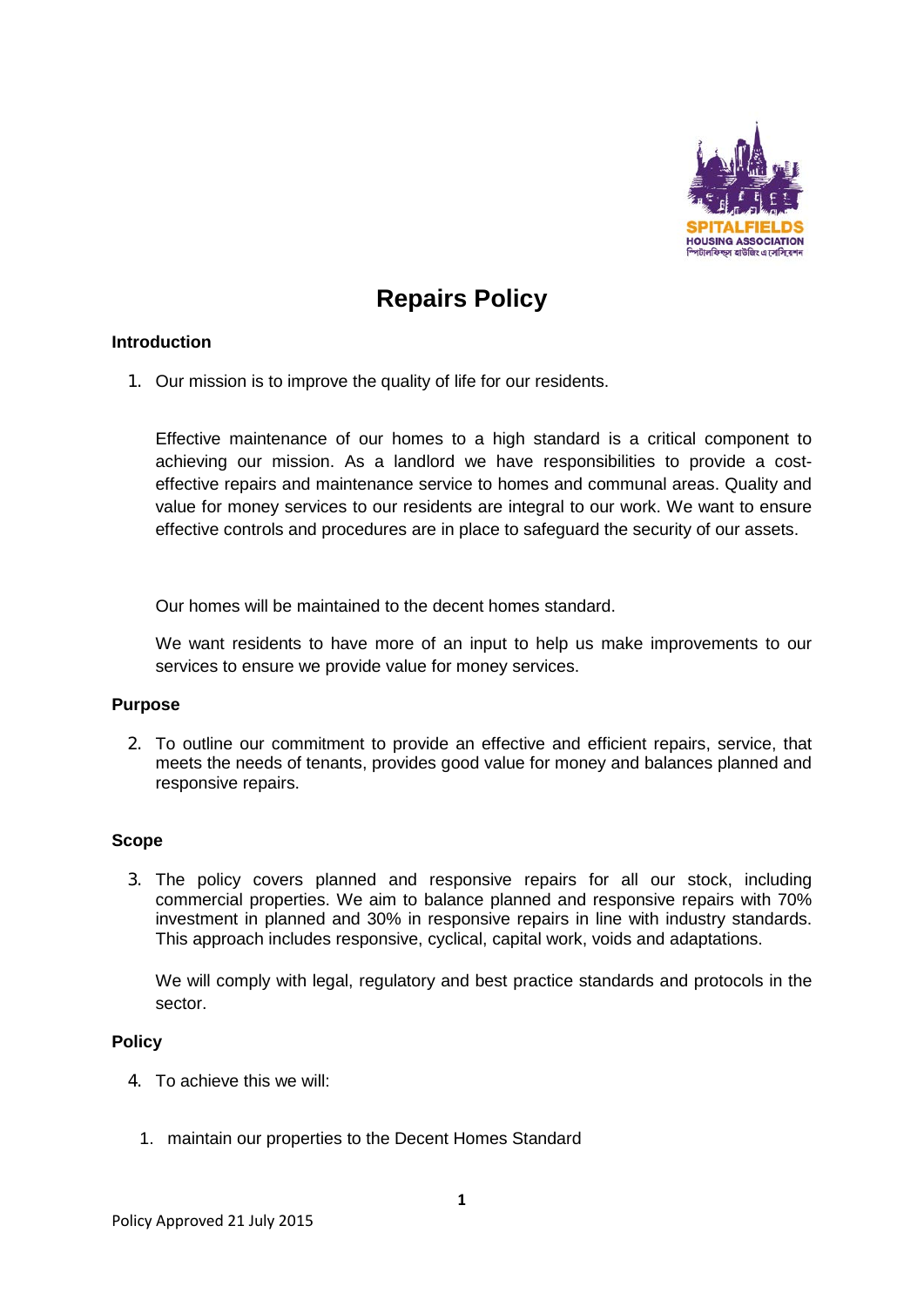- 2. appoint contractors and review contracts using value for money principles, ensuring they are professional and respect our values
- 3. have plans in place to deliver planned, programmed and major works
- 4. provide a responsive repairs service to homes and communal areas that responds to the needs of and offers choices to customers to complete repairs and improvements right first time.
- 5. benchmark our performance with peer Housing Associations and put in plans to move towards best in class
- 6. provide and set target times for emergency, urgent, priority and routine repairs for our responsive service, publicising these to customers in a variety of ways
- 7. set customer care and other standards for contractors and provide a range of methods for customers to comment on the standard of work done and their satisfaction levels
- 8. recharge tenants for any costs incurred as a result of tenant neglect, damage, accident, and missed appointments or arising from a member of their household or their visitors.
- 9. carry out 15% post works inspections for items under £1,500 and 100% inspections for over £1,500 works.
- 10. provide training to, staff & the Scrutiny Panel to ensure compliance and implementation of our guidelines
- 11. have detailed procedures to ensure all staff consistently follow our standards and specifically ensure effective communication with residents
- 12. Involve residents in setting service standards
- 13. Involve residents in procurement of contractors and in contract monitoring

### **Responsibility**